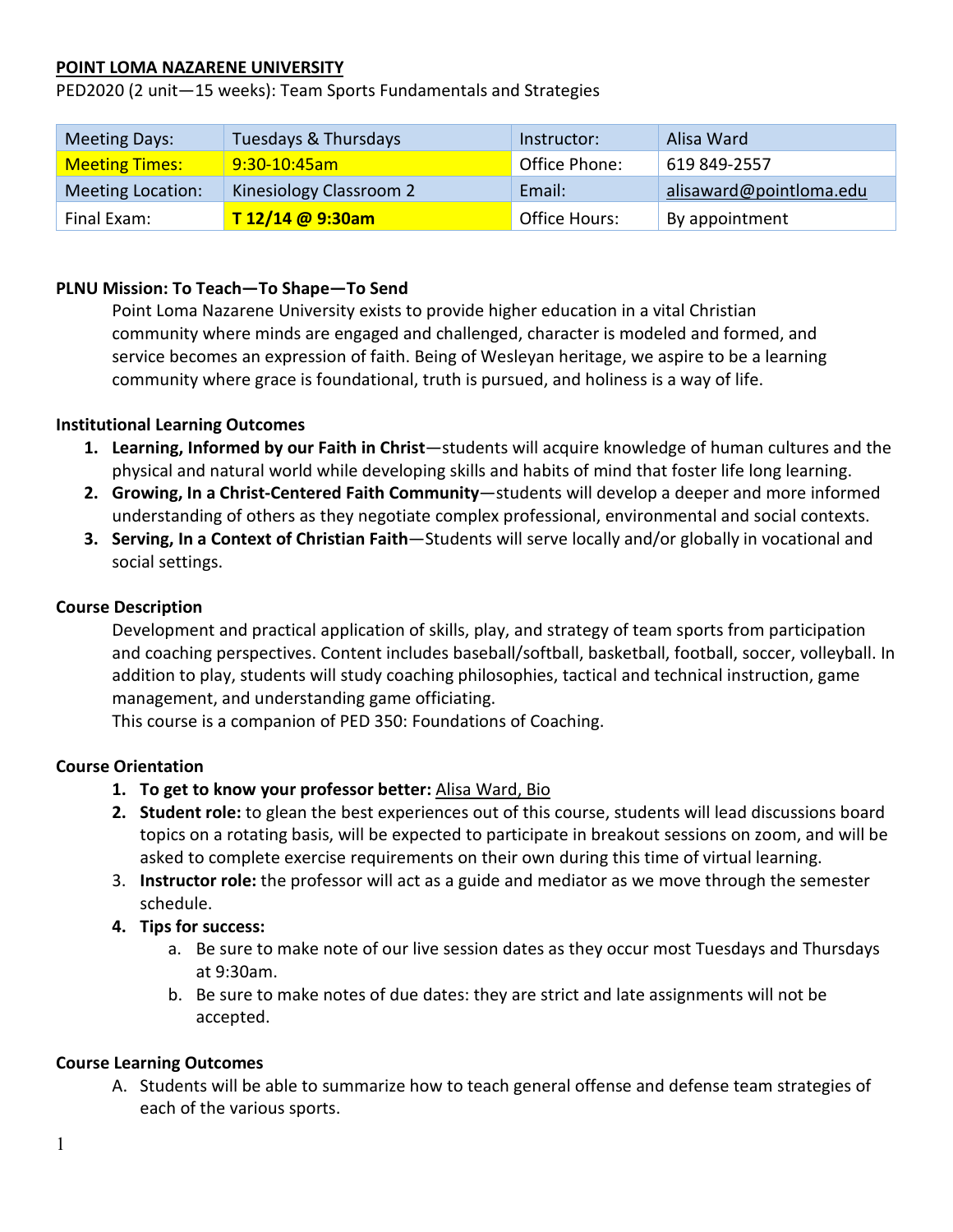- B. Students will be able to articulate a glossary of terms associated with various sports.
- E. Students will be able to perform or explain how to perform fundamental skills in individual, team and competitive settings.
- F. Students will participate in role playing activities as hot topics are debated.
- G. Students will facilitate discussions related to trends in the coaching profession.

# **Course Credit Hour Information**

In the interest of providing sufficient time to accomplish the stated Course Learning Outcomes, this class meets the PLNU credit hour policy for a two unit class delivered over one semester.

**Semester Readings**—no text book is necessary.

# **Course Requirements and Expectations**

- Attendance is the top component necessary for learning to take place, and will be tracked each meeting.
- This course is a combination of lecture, discussion, and activity. Students unable to physically participate for any reason must attend class and learn and be as involved as possible. Prolonged non-participation will result in extra, out-of-class assignments.
- Physical activity time will be completed on the student's own time and will be recorded and submitted for participation points.
- **Course Topics**—Throughout the semester\* address the following topics by engaging in current events, discussing articles, pondering and journaling and producing assignments of great value. \*See Canvas for a full semester schedule

**Assignments** Refer to the semester schedule for assignment due dates and see Canvas for instructions and rubrics for each assignment.

- a. Summary of Coaching *(or Activity/Athletic)* Experience
- b. Activity Log Assignments (due every third Friday)
- c. Sport Vocabulary Quizzes
- d. Sport Vocabulary (Final) Exam
- e. Coaching *(or Life)* Philosophy (Paper & Presentation)

**Assessment and Grading**—Points per assignment can be found on Canvas.

| Grading Scale: | $A = 93 - 100$  | B-=80-82        | $D+= 67-69$   |
|----------------|-----------------|-----------------|---------------|
|                | $A = 92 = 90$   | $C + = 77 - 79$ | $D = 63 - 66$ |
|                | $B + = 87 - 89$ | $C = 73-76$     | $D = 60-62$   |
|                | $B = 83 - 86$   | $C = 70-72$     | $F = 0.59$    |

# **Incomplete and Late Assignments**

All assignments are to be submitted onto Canvas by their due date and time. Canvas assignments will cease to exist once the due date has expired. It is up to you to get your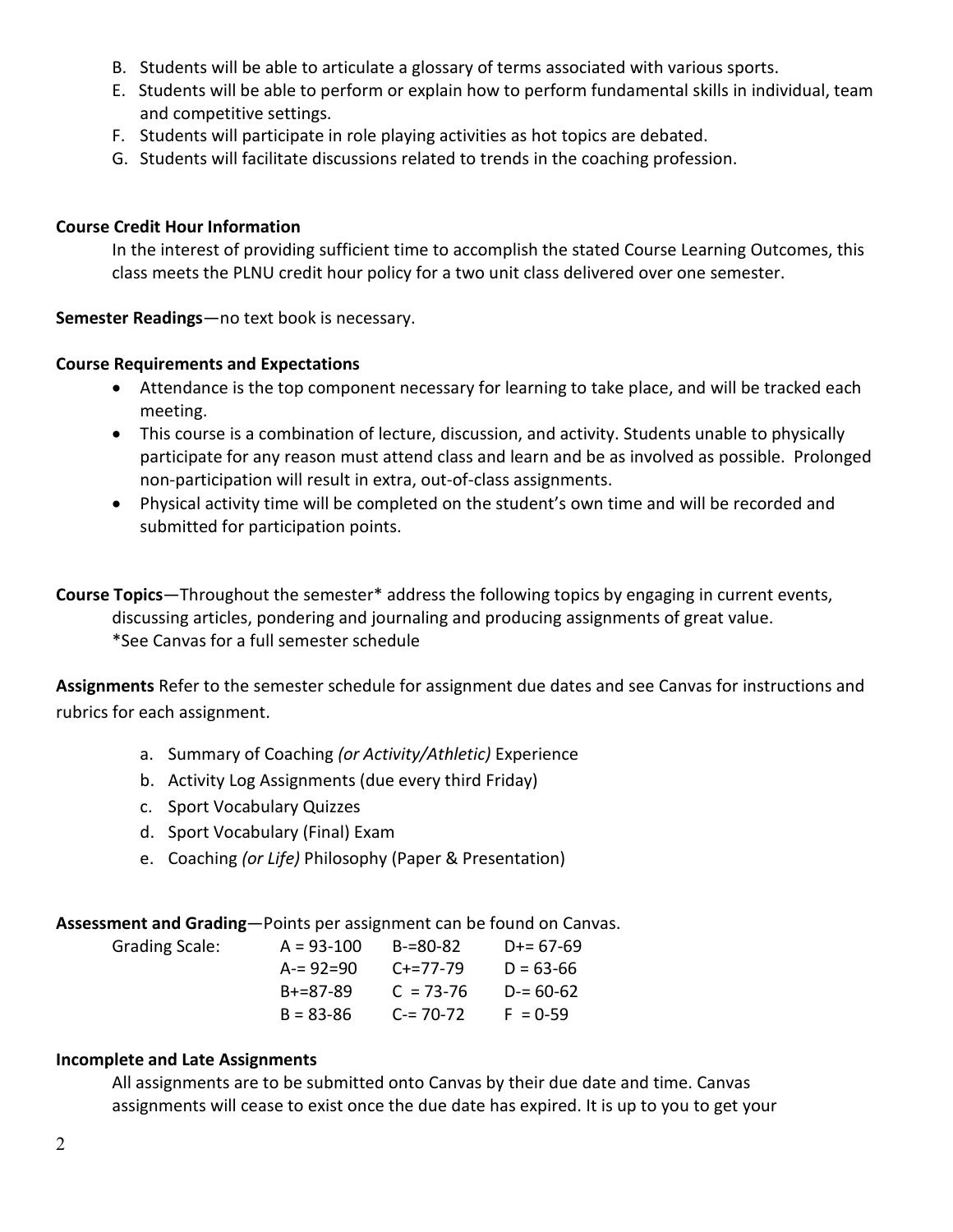assignments in on time or ahead of time in the event of a conflict on your part. Incompletes will only be assigned in extremely unusual circumstances.

### **PLNU Attendance and Participation Policy**

Regular and punctual attendance at al **synchronous** class sessions is considered essential to optimum academic achievement. If the student is absent for more than 10 percent of the class sessions (virtual or face-to-face), the faculty member will issue a written warning of de-enrollment. If the absences exceed 20 percent, the student may be de-enrolled without notice until the university drop date or, after that date, receive the appropriate grade for their work and participation. In some courses, a portion of the credit hour content will be delivered **asynchronously** and attendance will be determined by submitting the assignments by the posted due dates. If absences exceed these limits but are due to university excused health issues, an exception will be granted. Participation is a vital in this class as each of you must coach the class. You will be asked to participate in class discussions and in class activities.

### **Asynchronous Attendance/Participation Definition**

A day of attendance in asynchronous content is determined as contributing a substantive note, assignment, discussion, or submission by the posted due date. Failure to meet these standards will result in an absence for that day. Instructors will determine how many asynchronous attendance days are required each week.

## **Course Closure: Final Examination Information**

The final examination for this class will take place during class on Tuesday, 12/14 at 9:30am. On Thursday, 12/16 your final presentation comments will be due along with your final coaching/life philosophy paper.

### **PLNU Academic Accommodations Policy**

If you have a diagnosed disability, please contact PLNU's Educational Access Center (EAC) within the first two weeks of class to demonstrate need and to register for accommodation by phone at 619-849- 2486 or by e-mail at [DRC@pointloma.edu.](mailto:DRC@pointloma.edu) See [Disability Resource Center](http://www.pointloma.edu/experience/offices/administrative-offices/academic-advising-office/disability-resource-center) for additional information.

## **PLNU Academic Honesty Policy**

Students should demonstrate academic honesty by doing original work and by giving appropriate credit to the ideas of others. Academic dishonesty is the act of presenting information, ideas, and/or concepts as one's own when in reality they are the results of another person's creativity and effort. A faculty member who believes a situation involving academic dishonesty has been detected may assign a failing grade for that assignment or examination, or, depending on the seriousness of the offense, for the course. Faculty should follow and students may appeal using the procedure in the university Catalog. See [Academic Policies](http://catalog.pointloma.edu/content.php?catoid=18&navoid=1278) for definitions of kinds of academic dishonesty and for further policy information.

### **State Authorization**

State authorization is a formal determination by a state that Point Loma Nazarene University is approved to conduct activities regulated by that state. In certain states outside California, Point Loma Nazarene University is not authorized to enroll online (distance education) students. If a student moves to another state after admission to the program and/or enrollment in an online course, continuation within the program and/or course will depend on whether Point Loma Nazarene University is